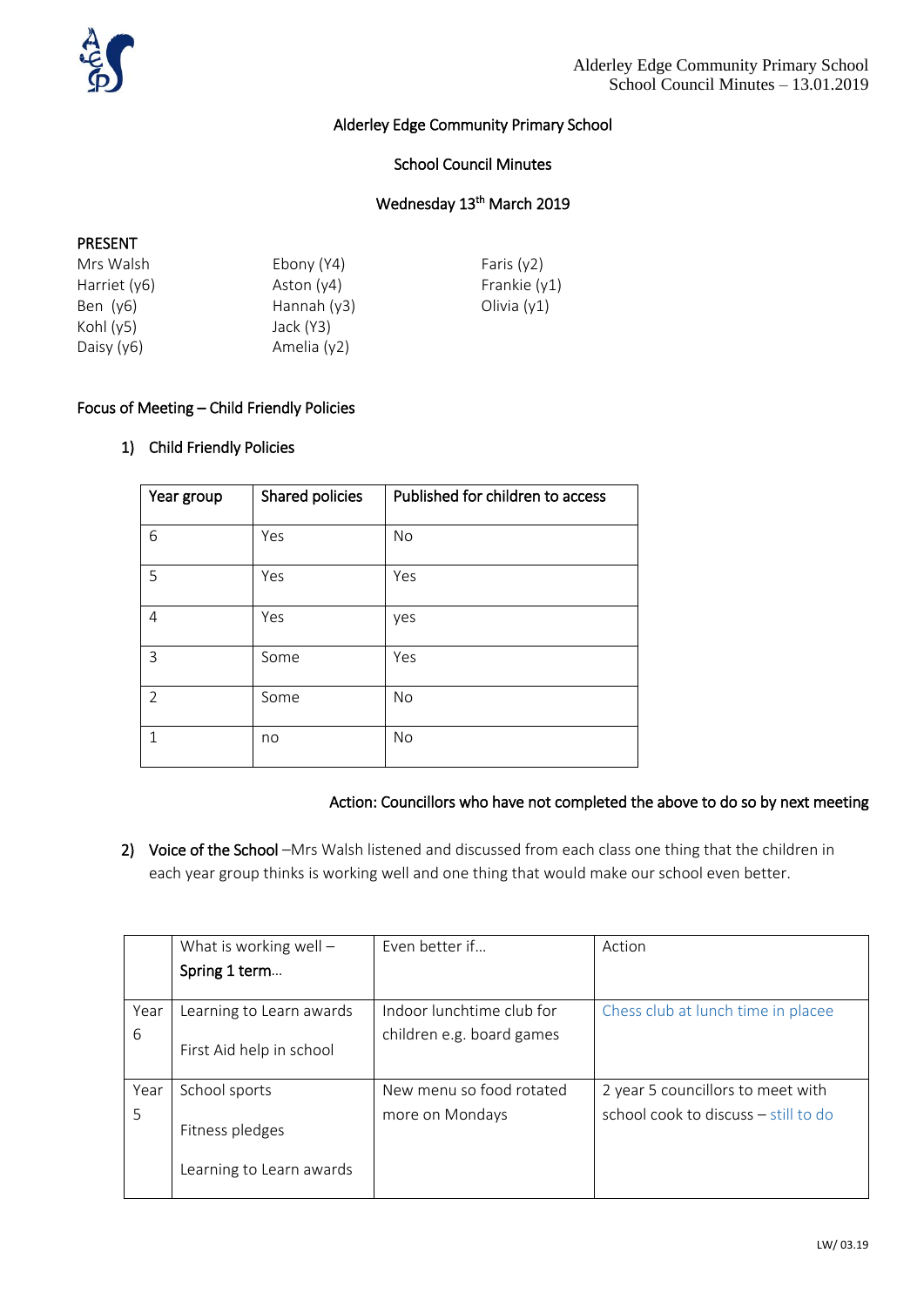

| Year<br>4 | Treat Friday - snacks    | More recycling competitions | School councillors gave ideas for an<br>Easter competition and a challneg to<br>make an animal out of a plastic<br>recycled bottle |
|-----------|--------------------------|-----------------------------|------------------------------------------------------------------------------------------------------------------------------------|
| Year      | Fitness pledges          | Different sport afterschool | Cross country has started and more                                                                                                 |
| 3         | Learning to Learn awards | clubs e.g. rugby, boxing,   | summer clubs will follow                                                                                                           |
|           |                          | cricket                     |                                                                                                                                    |
| Year      | School trips             | More outdoor play           | Jackie has purchased more balls and                                                                                                |
| 2         |                          | equipment                   | put them in classrooms                                                                                                             |
|           |                          |                             |                                                                                                                                    |
| Year      | PTA Disco                | Have crumpets / fruit at    | Year 1 to ask Mrs Podmore - still to                                                                                               |
| 1         |                          | playtime playground         | do                                                                                                                                 |
|           |                          |                             |                                                                                                                                    |

|                        | What is working well $-$<br>Spring 1 term | Even better if                                                          | Action                                                                                                                                                                                                                                                                                                               |
|------------------------|-------------------------------------------|-------------------------------------------------------------------------|----------------------------------------------------------------------------------------------------------------------------------------------------------------------------------------------------------------------------------------------------------------------------------------------------------------------|
| Year<br>6              | All going ok                              | Year 6 could run a Chess club<br>on another lunch time                  | Mrs Walsh to consider                                                                                                                                                                                                                                                                                                |
| Year<br>5              | No update                                 | No update                                                               | To complete outstanding items from<br>last 1/ <sub>2</sub> term                                                                                                                                                                                                                                                      |
| Year<br>$\overline{4}$ | Fizz Free February<br>Playtimes           | More school visits                                                      | This was discussed by other<br>councillors and consideration was<br>given to time and cost of visits for<br>families.<br>Y4 councillors to work with Miss<br>Jackson and Y4 to list all the visits<br>and visitors they have been on since<br>reception and think about what<br>other visits they would have wanted  |
| Year<br>3              | Mad Science Week<br>Author visit for WBD  | Treats for birthdays allowed<br>on other days not Fridays<br>Drama club | School Council said that treats for<br>birthdays could be put in packed<br>lunches or had at the end of the day.<br>Bringing in sweets for birthdays has<br>always been ok at the end of the day.<br>Y4 councillors to talk to year 4 about<br>this<br>Mrs Walsh to ask teachers if<br>someone will run a drama club |